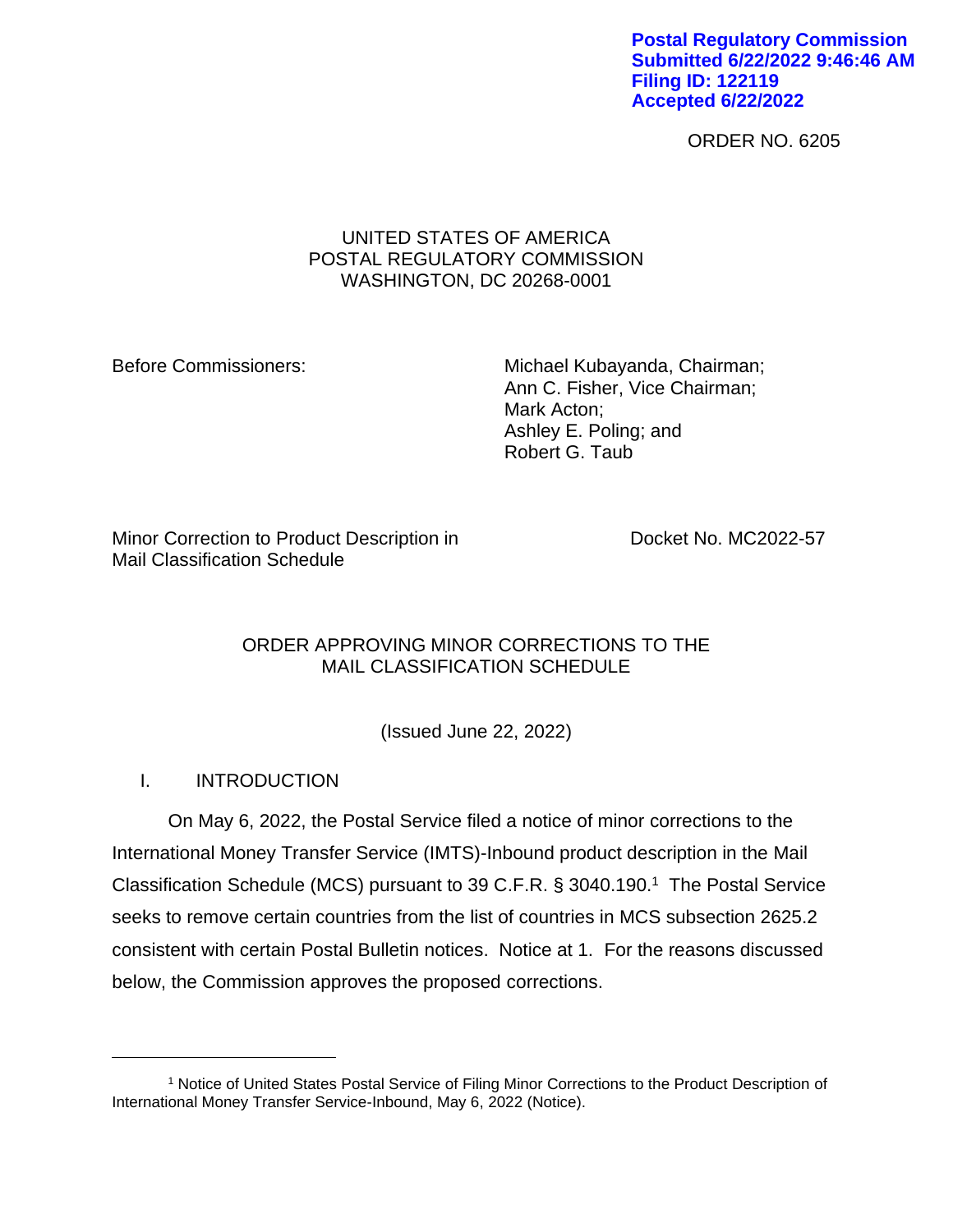#### II. BACKGROUND

The Postal Service proposes two corrections to MCS section 2625.2, which lists the countries where IMTS-Inbound is offered. First, it requests that the Commission remove Japan from the list of countries when this docket is concluded because the Postal Service terminated the exchange of international postal money orders with Japan Post. *Id*. at 2. Second, the Postal Service proposes to remove the Bahamas, Barbados, British Virgin Islands, Dominica, Montserrat, St. Kitts, and St. Vincent from the list of countries effective October 1, 2022. *Id.* It explains that it will stop cashing international postal money orders issued by the postal operators of those countries. *Id*.

The Postal Service asserts that the Notice satisfies the requirements of 39 C.F.R. § 3040.190(c) because the proposed corrections are consistent with applicable authorities and do not constitute material changes to the IMTS-Inbound product description. *Id*. The Notice includes a copy of the affected sections of the MCS with the proposed changes in legislative format, which the Postal Service contends satisfies 39 C.F.R. § 3040.190(c)(3). *Id*. at 3; Attachment – Mail Classification Schedule.

On May 9, 2022, the Commission issued an order pursuant to 39 C.F.R. § 3040.191 establishing the present docket, appointing a Public Representative, and providing interested persons with the opportunity to comment.<sup>2</sup>

#### III. COMMENTS

The Public Representative submitted comments on June 6, 2022.<sup>3</sup> The Commission received no other comments. The Public Representative asserts that based on Commission precedent, the proposed changes are minor corrections to a product description in the MCS that comply with 39 C.F.R. § 3040.190. PR Comments at 5. He states that the proposed corrections will "'ensure that product descriptions in

<sup>2</sup> Notice and Order Concerning Minor Corrections to Product Description in the Mail Classification Schedule, May 9, 2022 (Order No. 6168).

<sup>3</sup> Public Representative Comments, June 6, 2022 (PR Comments).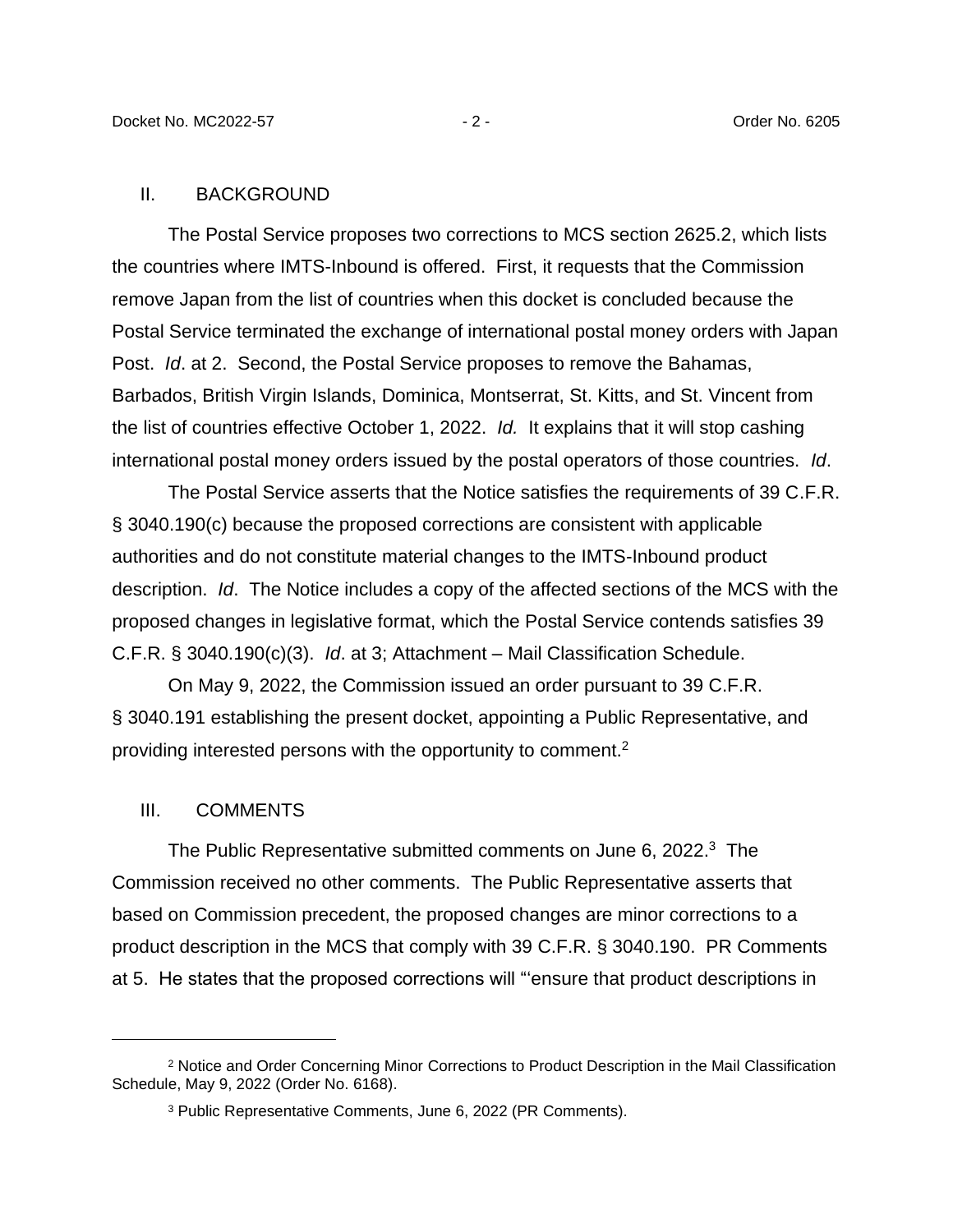the [MCS] accurately represent'" the Postal Service's current offerings by accurately reflecting the countries where IMTS-Inbound is offered. *Id.* at 2. He notes that nothing indicates that the proposed corrections are inconsistent with federal law or Commission directives. *Id.*

The Public Representative asserts that the determinative issue is whether the proposed corrections constitute "'material changes to the product description'" under 39 C.F.R. § 3040.180. *Id.* He states that based on Commission precedent regarding updates to product descriptions adding or removing countries, the proposed corrections should not constitute material changes to the MCS. *Id.* at 3-4. He recommends that the Commission explain the difference between material changes and minor corrections to the MCS and examine the meaning of the relevant factors considered when making this determination. *Id.* at 4-5.

### IV. COMMISSION ANALYSIS

The Postal Service filed the proposed corrections pursuant to 39 C.F.R. § 3040.190, which requires the Postal Service to submit minor corrections to product descriptions to ensure the MCS accurately represents current Postal Service offerings. Pursuant to 39 C.F.R. § 3040.192, and for the reasons stated below, the Commission approves the proposed corrections.

The Commission finds that the Postal Service complied with the procedural requirements of 39 C.F.R. § 3040.190(b) by filing notice of the corrections more than 15 days before the intended effective date and including a copy of the proposed changes to the MCS. *See* 39 C.F.R. § 3040.190(b), (c)(3). The proposed corrections will help ensure that the IMTS-Inbound product description in the MCS accurately represents the Postal Service's current offerings as required by 39 C.F.R. § 3040.190(a). They are also consistent with the policies and applicable criteria of chapter 36 of title 39 of the United States Code, 39 C.F.R. §§ 3040.190-192, and applicable Commission directives and orders.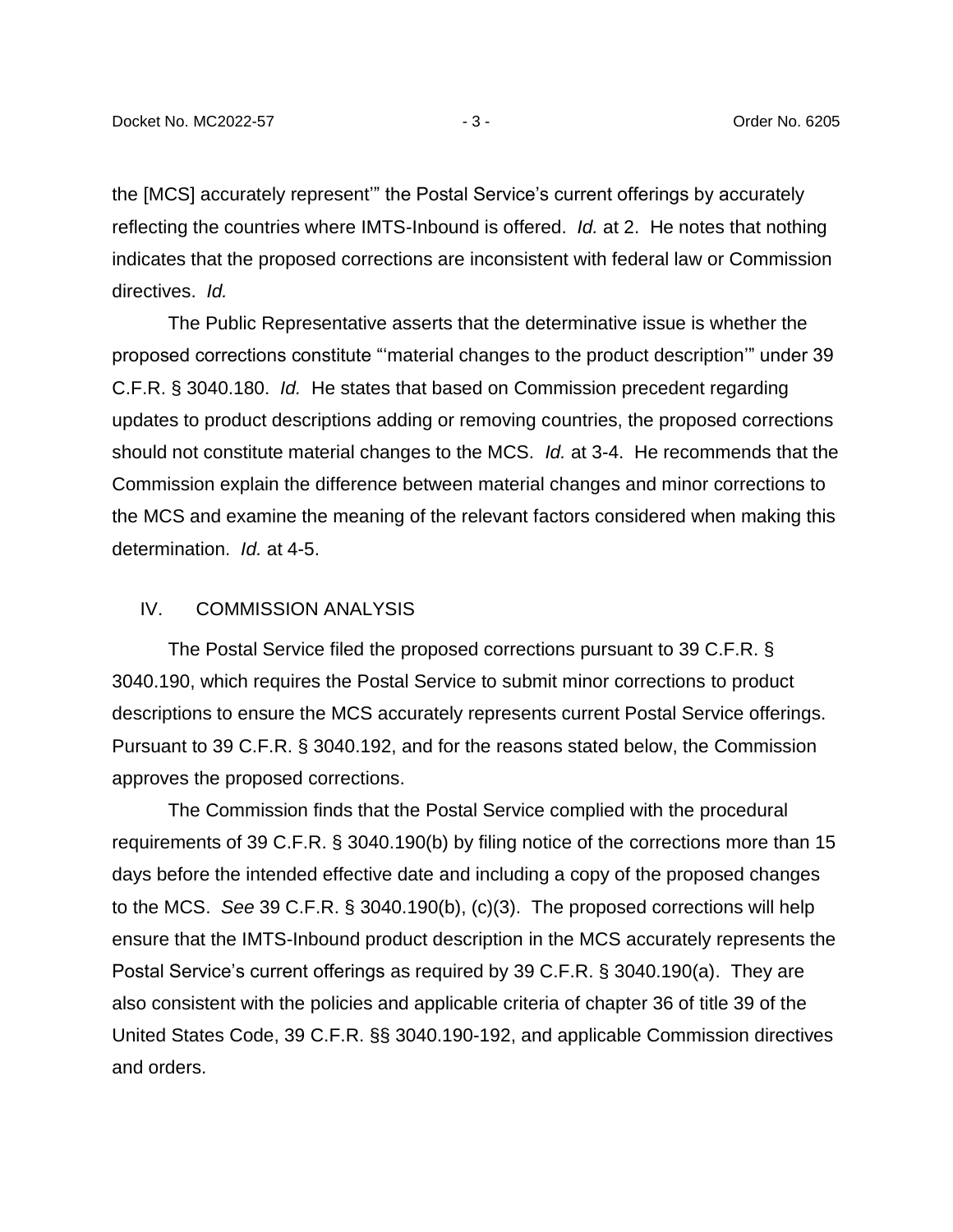The Public Representative asserts that the determinative issue in this case is whether the proposed corrections constitute "'material changes to the product description'" under 39 C.F.R. § 3040.180. PR Comments at 2. The Commission previously stated that the paramount consideration in determining whether a classification change is a material change or a minor one is "the degree to which the proposed alteration affects the characteristics of the product."<sup>4</sup> It explained that "factors for determining whether a change is material include whether the proposed change would significantly alter the user experience for the product and whether it would significantly impact competitors offering a similar service."<sup>5</sup>

The Commission finds that the Postal Service's proposed corrections are not material changes because they neither materially impact the characteristics of the IMTS-Inbound product nor significantly change the user experience for this product. This finding is consistent with past Commission orders concluding that changes to country price lists and groupings are minor corrections rather than material changes.<sup>6</sup> There is no evidence that the proposed corrections will significantly impact competitors offering a similar service.

For the foregoing reasons, the Commission approves the proposed minor corrections to the IMTS-Inbound product description. Revisions to the MCS language appear below the signature line of this Order. The revision relating to Japan will take effect immediately. All other revisions (which relate to Bahamas, Barbados, British

<sup>4</sup> *See* Docket No. RM2015-6, Notice of Proposed Rulemaking on Changes and Corrections to the Mail Classification Schedule, November 14, 2014, at 9, 14 (Order No. 2250).

<sup>5</sup> Docket No. MC2021-25, Order Approving Minor Corrections to the Mail Classification Schedule, November 25, 2020, at 4 (Order No. 5761) (citing Order No. 2250 at 10).

<sup>6</sup> *See, e.g.*, Docket No. MC2020-27, Order Approving Minor Classification Change, December 4, 2019 (Order No. 5331); Docket No. MC2020-7, Order Approving Minor Classification Changes, November 8, 2019 (Order No. 5297); Docket No. MC2016-172, Order Approving Minor Classification Change, August 8, 2016 (Order No. 3458); Docket No. MC2016-10, Order Approving Minor Classification Changes, November 9, 2015 (Order No. 2808). *See also* Docket No. MC2020-8, Order Approving Minor Changes to a Product Description, November 8, 2019 (Order No. 5298); Docket No. MC2014-30, Order Approving Minor Classification Change, July 18, 2014 (Order No. 2127); Docket No. MC2012-17, Order Approving Minor Classification Change Concerning Timor-Leste, May 23, 2012 (Order No. 1351); Docket No. MC2011-4, Order Concerning Classification Changes, November 22, 2010 (Order No. 594).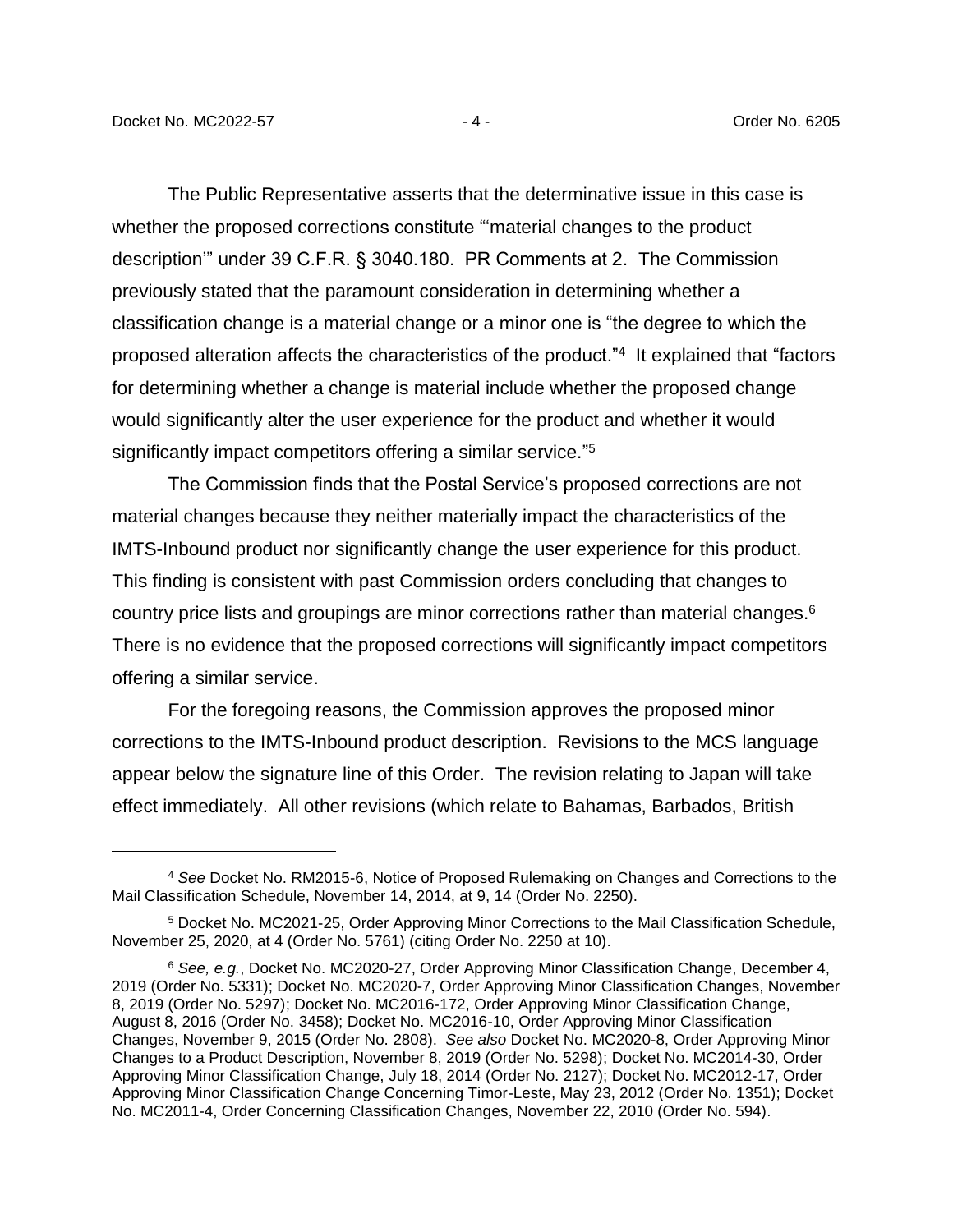Virgin Islands, Dominica, Montserrat, St. Kitts, and St. Vincent) will take effect on October 1, 2022.

## V. ORDERING PARAGRAPHS

### *It is ordered*:

- 1. The proposed minor corrections to the International Money Transfer Service-Inbound product description are in accordance with 39 C.F.R. § 3040.190 *et seq.* and are not inconsistent with any applicable provisions of title 39.
- 2. The Mail Classification Schedule language attached below the signature line of this Order is approved. The revision relating to Japan will take effect immediately. All other revisions will take effect on October 1, 2022, as described in the body of this Order.

By the Commission.

Jennie L. Jbara Alternate Certifying Officer